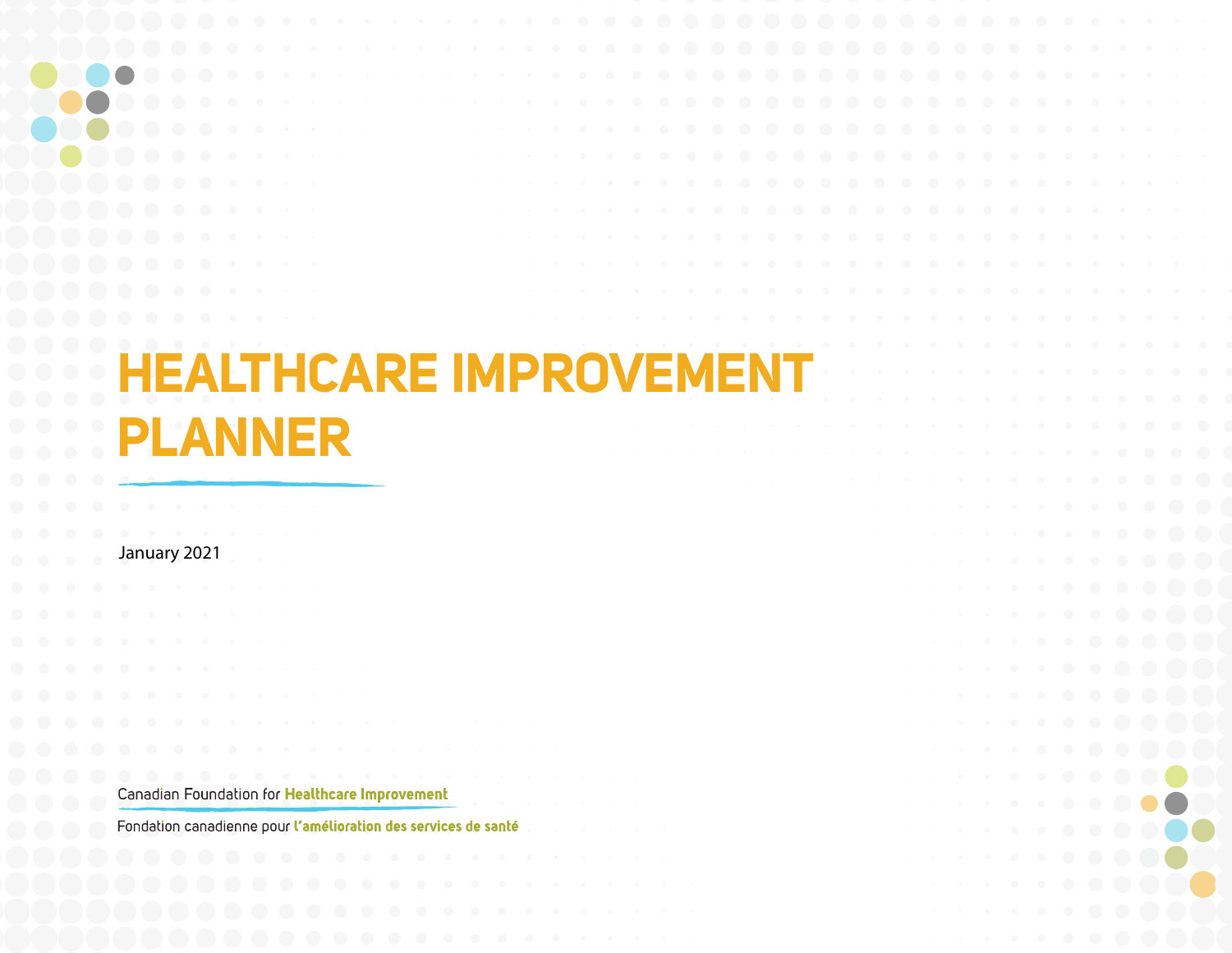

#### **About The Canadian Foundation for Healthcare Improvement**

CFHI works shoulder-to-shoulder with partners to accelerate the identification, spread and scale of proven healthcare innovations. Together, we are delivering lasting improvement in patient experience, work life of healthcare providers, value for money and the health of everyone in Canada.

CFHI is recognized as a leader in patient, family and caregiver engagement. Since 2010, we have led collaboratives and championed partnerships with patients and families to improve quality across the continuum of care.

All rights reserved. The Canadian Foundation for Healthcare Improvement is a not-for-profit organization funded by Health Canada. The views expressed herein do not necessarily represent the views of Health Canada.

Canadian Foundation for Healthcare Improvement 150 Kent Street, Suite 200 Ottawa, ON K1P 0E4 General Enquiries: [info@cfhi-fcass.ca](mailto:info%40cfhi-fcass.ca?subject=) | 1-613-728-2238

Healthcare Improvement Planner **2**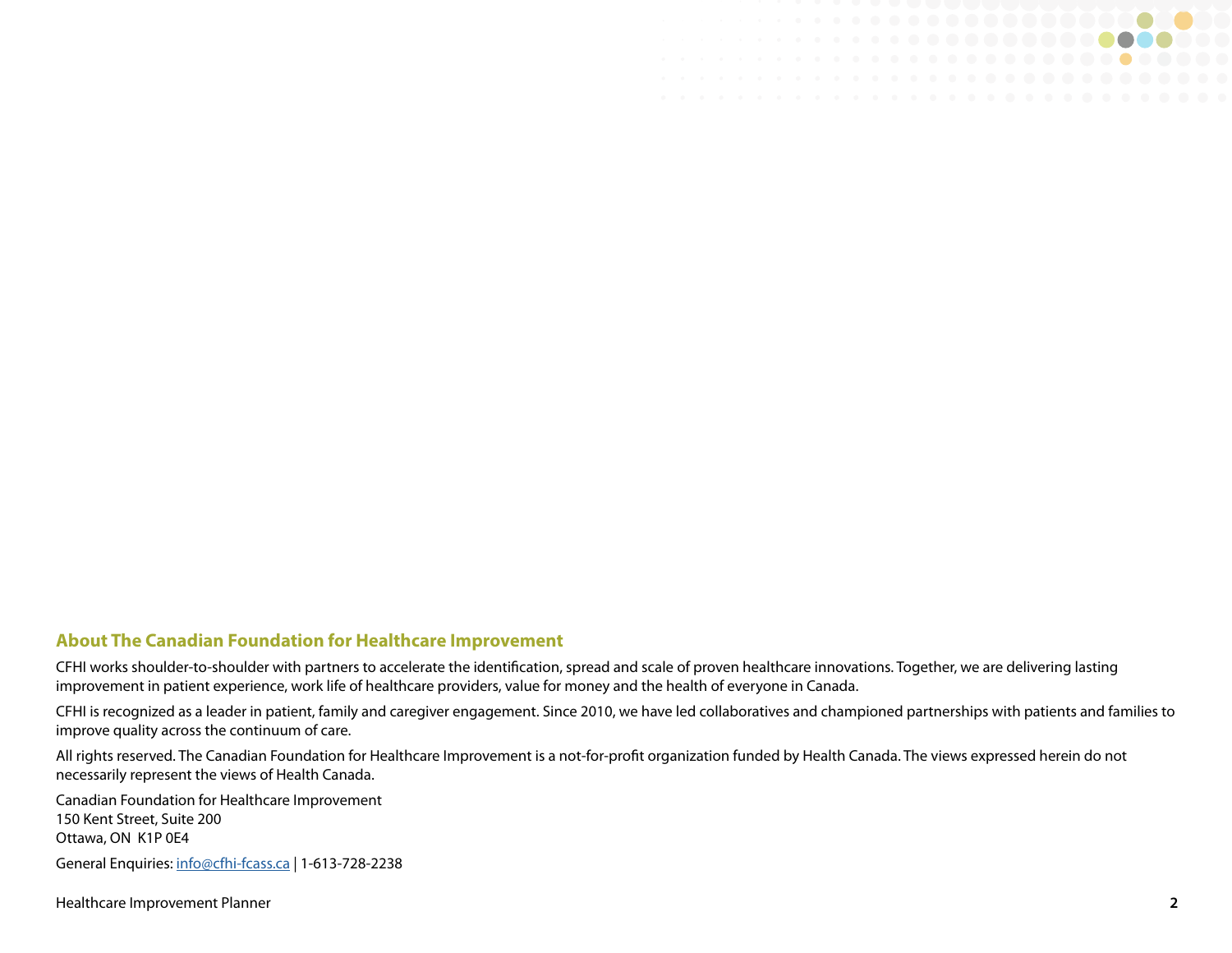# **HEALTHCARE IMPROVEMENT PLANNER**

This Healthcare Improvement Planner will help you document plans and actions to implement a healthcare improvement initiative to create lasting improvement in patient, family, and/or caregiver experience, health, and/or worklife of providers.

Review the questions and information in this planner at the initial stage of planning a healthcare improvement initiative. Discuss the information and answer the questions in the Planner with the team who will be responsible for leading the improvement initiative, including patient, family, caregiver partners and staff who will be impacted by or who can influence the change. With the team, revisit the Planner regularly and update it as needed to guide your healthcare improvement efforts.

#### **Sections of the Healthcare Improvement Planner include:**

- **[Problem and Aim Statements](#page-3-0)** to help you document what you want to improve, for whom **and** by when.
- **[Create a Team](#page-4-0)** to help lead your improvement efforts.
- **[Engagement](#page-19-0)** to help guide and communicate your improvement efforts.
- **[Measurement](#page-10-0)** to help you choose a family of measures to track and monitor your progress against your aim(s).
- **Challenges and Opportunities** to overcome and build on to improve the chance of early and long-term success.
- **[Sustainability](#page-14-0) and Long-Term Success** planning which is important during all phases of an improvement journey, including in the planning & early implementation phases.
- **[Spread](#page-17-0)** planning to help expand the reach of a practice, policy or program to benefit more people, with the same or better results.
- **[Action Plan](#page-19-0)** template to create an overall action plan, documenting plans and actions to implement the improvement initiative to create lasting improvement.
- **Additional Tools and Resources** that can support planning of healthcare improvement initiatives.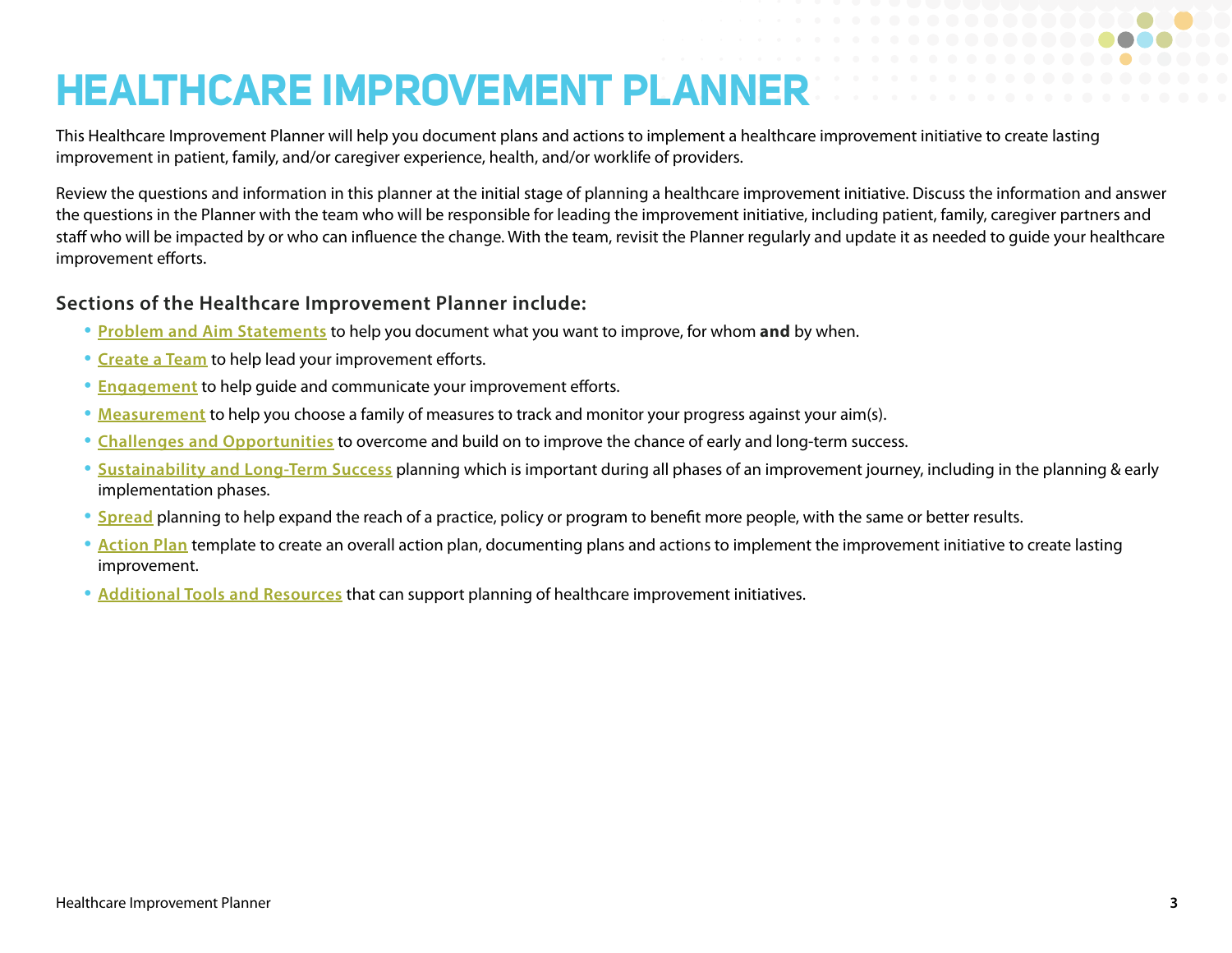### <span id="page-3-0"></span>**PROBLEM AND AIM STATEMENTS**

#### **Problem Statement – what you want to improve.**

Explain what you want to improve in 4–5 sentences (i.e. what is the gap in quality, or what is the 'burning platform')? Where possible, include reference to the following information in your problem statement:

- Baseline data and/or information (e.g., current satisfaction; numerical data)
- The source of information about the problem/burning platform (i.e. do patients, families and/or caregivers and staff see this as a problem?).

How will you learn more about what is causing the problem you want to improve (e.g., interviews with staff, patients, families and caregivers who experience the process)?

#### **Aim Statement – what measurable improvements you expect.**

Specify how much improvement you are aiming to achieve, for whom and by when (i.e., what improvements will be made to the gap in quality)?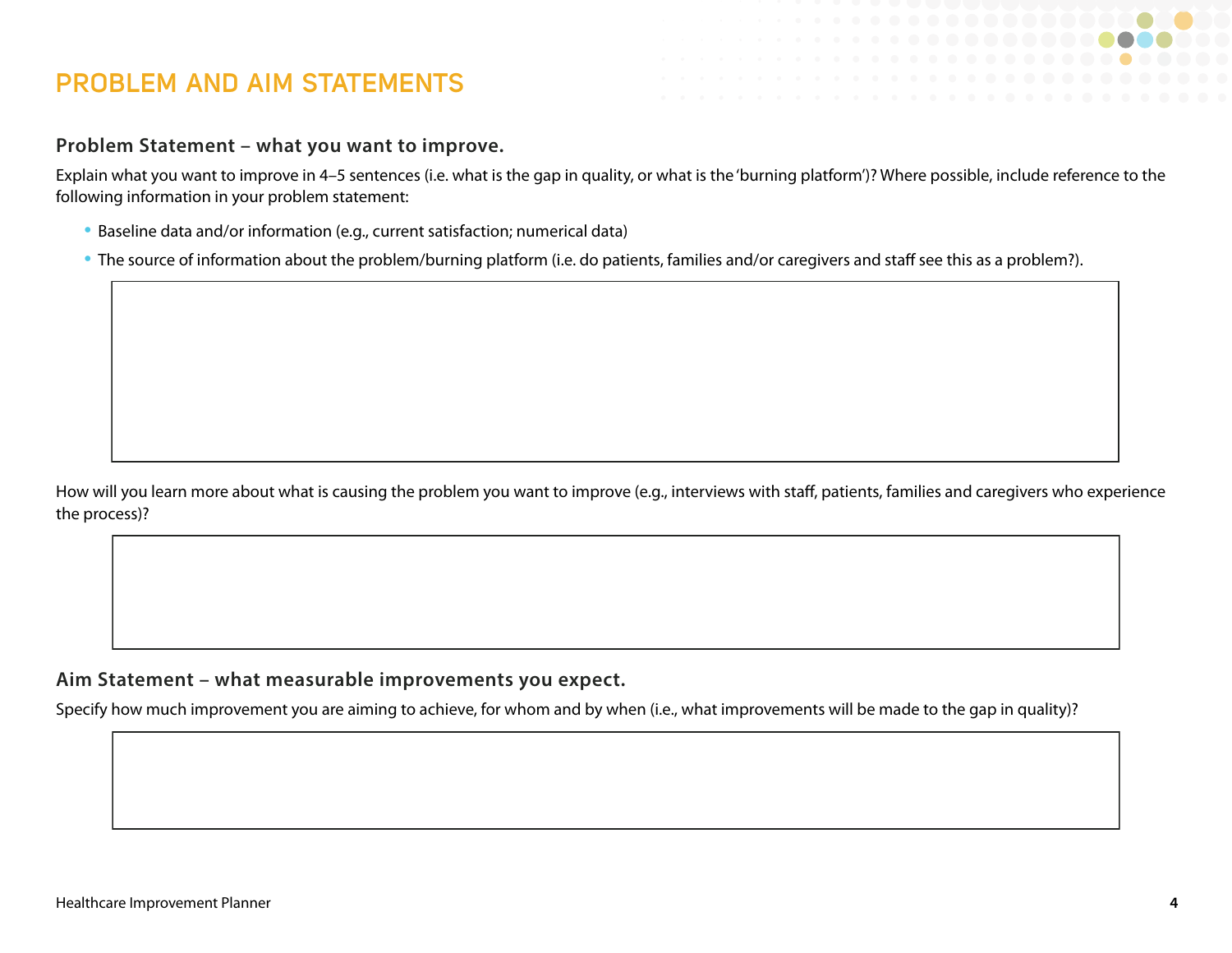### <span id="page-4-0"></span>**CREATE A TEAM**

Convene a team and empower them with the time, resources and accountability to help lead the improvement initiative. The team should include people with diverse skills, professional backgrounds, cultures and perspectives to promote shared understanding of the opportunity for improvement, including:

#### **Patients, families and caregiver partners, who can (for example):**

- Bring perspective on how the healthcare improvement initiative will improve their personal experience and the experience of others<sup>1</sup>
- Advise on education, evaluation, and strategies to promote sustainability and long-term success planning and adaptations over time
- Fulfill leadership roles, such as on governance committees or as evaluation leads to identify how change should be assessed and monitored
- Help to ensure a diverse set of lived-experience perspectives are consulted and considered (e.g., people of different ages, and from different cultures and different socio-economic backgrounds)
- Serve as champions for other patients, families and staff to ensure the lived experience perspectives are fully considered and incorporated

#### **Senior leaders, who can (for example)**:

- Ensure the initiative is, and remains, a strategic organizational priority (this will justify associated staffing and budget allocations, and can increase the chance it will sustain through competing priorities)
- Support culture change, to identify how people feel about the initiative and ensure it is introduced in a way that acknowledges and responds to the concerns of everyone affected
- Champion, role model and set expectations for partnership with people with lived experience (including providing fair compensation and removing barriers for participation)
- Ensure staff have the time, resources and infrastructure to support the change
- Champion the initiative with staff, board members, and other stakeholders
- Create/inform and support processes to ensure appropriate oversight and monitoring

In addition, team members should include:

- **A team lead** who has time, resources and accountability to coordinate and oversee the day-to-day activities, serve as a key coordinator and motivator of the team and ensure regular and ongoing communication with staff, patients, caregivers and relevant committees/councils.
- **An evaluation and measurement lead** who has time, resources and accountability to support the tracking and reporting of results over time, support the team to understand and interpret data over time to inform whether changes are leading to improvement.
- **Staff from all departments** and **external stakeholders** who will be impacted by and/or who can influence the change.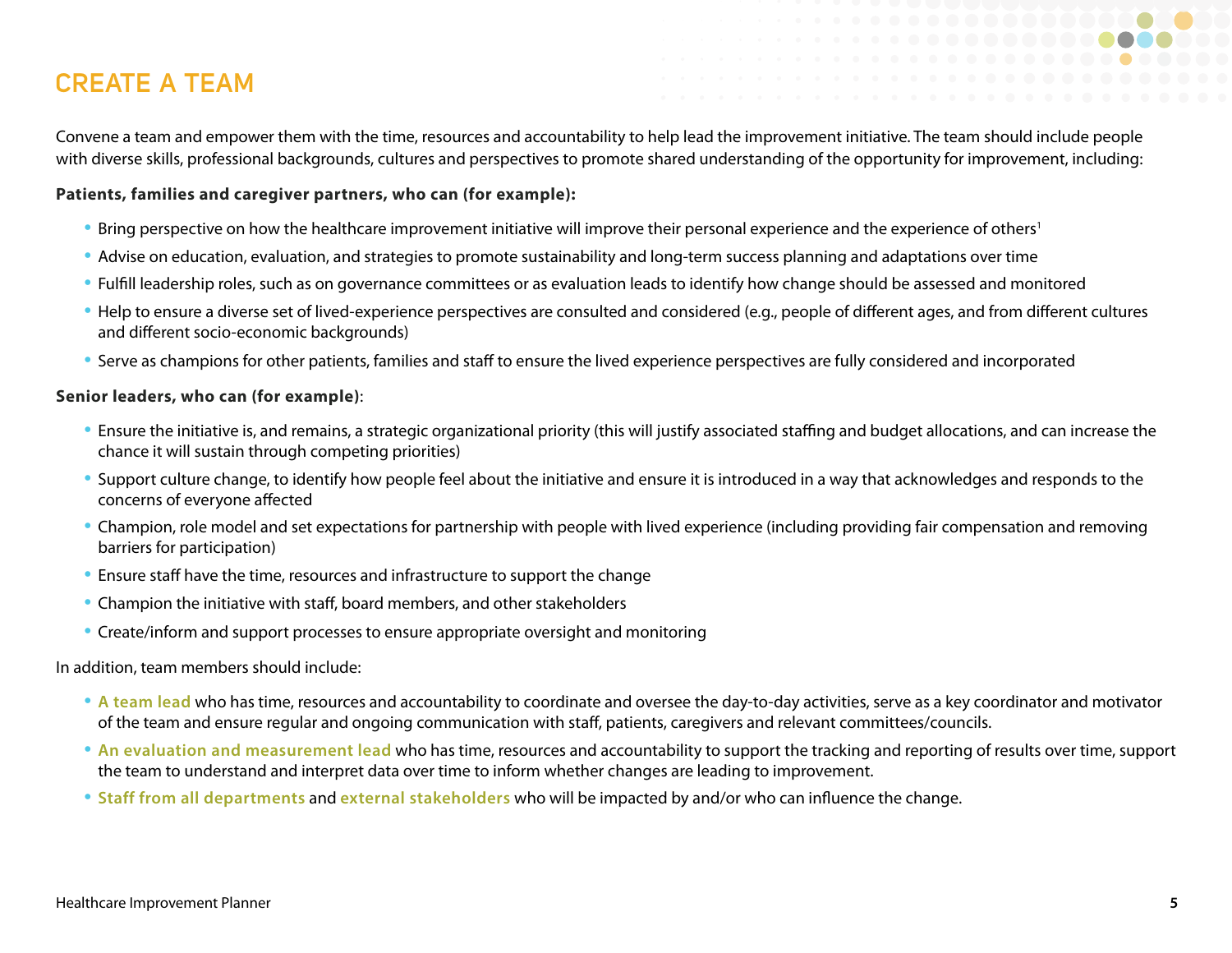Complete Table 1 to list the members of your team, describe their roles and how they will have the time, resources and accountability to fulfill their roles.

#### **Table 1: Team members and Roles**

| <b>Team member</b> | Role & description of how the person will have the time and resources to fulfill their role |
|--------------------|---------------------------------------------------------------------------------------------|
|                    |                                                                                             |
|                    |                                                                                             |
|                    |                                                                                             |
|                    |                                                                                             |
|                    |                                                                                             |
|                    |                                                                                             |
|                    |                                                                                             |
|                    |                                                                                             |
|                    |                                                                                             |
|                    |                                                                                             |
|                    |                                                                                             |
|                    |                                                                                             |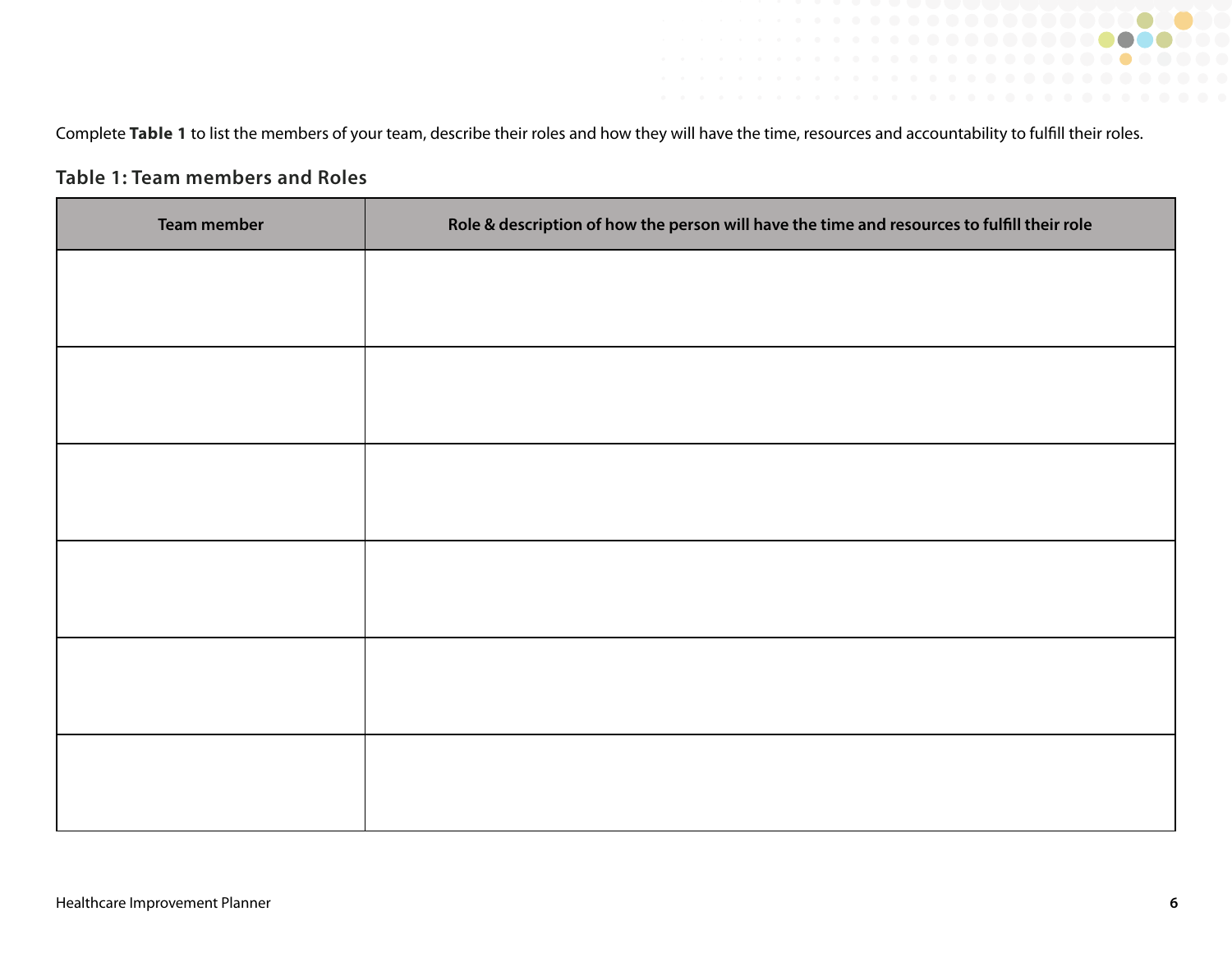### **ENGAGEMENT**

In planning and implementing an improvement initiative, it is important to regularly seek and consider perspectives of staff, patients, families and any others who may be affected by, and/or who can influence, the change. Ensure you gather perspectives from people with different cultural backgrounds and community groups, and staff from all departments. You should also consider equity, which may include removing barriers for participation such as meeting times and locations, and offering assistance when needed, such as compensation for participation<sup>2,3,4,5</sup>.

Regularly seek and consider views of people with diverse skills, professional backgrounds, cultures and perspectives who may be affected by or who can influence the change. Broad, inclusive engagement can help inform your improvement plan by:

- Identifying and resolving possible challenges, such as the possibility that staff may not agree the initiative is necessary or the best option; feel other initiatives should take priority; or feel that extra work will be required.
- Providing an open forum to express concerns, such as the possibility that the desired improvement implies criticism about the way things are currently done.
- Bringing perspective on how staff feel the initiative will change/improve their work life and the outcomes for patients and families.
- Helping to establish process for embedding the improvement in the long term (e.g., documentation; education for new and temporary staff; policies and guidelines).
- Creating awareness and excitement about the change.

Collaborative efforts with people with lived experience should include seeking a diverse set of perspectives (that is, people of different ages, and from different cultures and different socio-economic backgrounds) from many individuals, rather than continuously working with the same people. This approach is meant to ensure new ideas are generated and alleviates any potential burden on your lived experience partners in terms of feeling pressured to represent others.6

Examples of evidence-informed frameworks and tools to support efforts to engage and partner with patients, families and care partners include the Carmen Framework<sup>7</sup> and the IAP2 Spectrum of Public Participation.<sup>8</sup> Table 2 is an example of one patient, family and caregiver engagement framework – IAP2 Spectrum of public participation<sup>9</sup> – that provides different goals and promises for methods of engagement.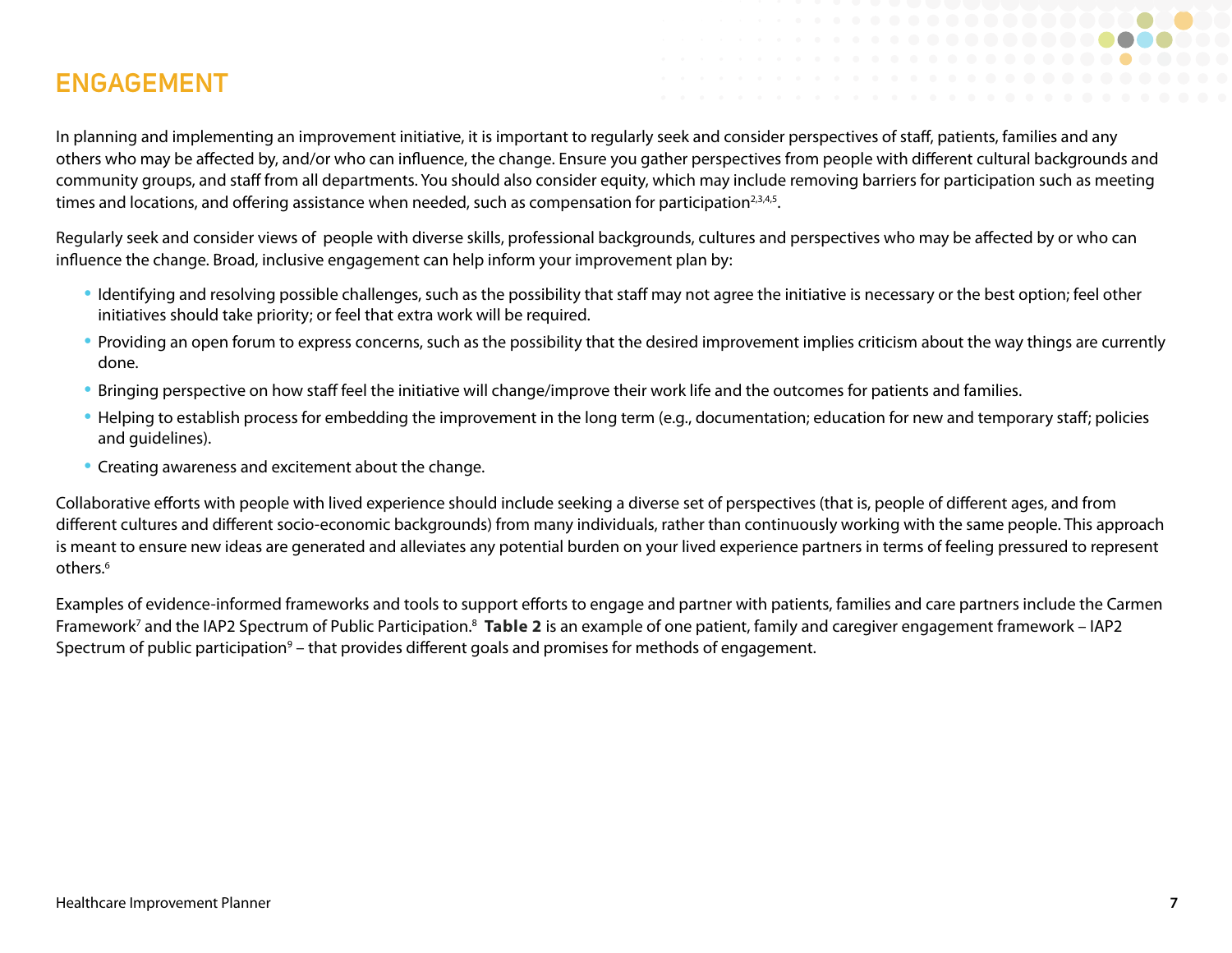

### Table 2: IAP2 Spectrum of Public Participation Goals of Engagement<sup>10</sup>

|         | Inform                                                          | <b>Consult</b>                                                           | Involve                                                                                                                | <b>Collaborate</b>                                                                                                 | <b>Empower</b>                                                   |
|---------|-----------------------------------------------------------------|--------------------------------------------------------------------------|------------------------------------------------------------------------------------------------------------------------|--------------------------------------------------------------------------------------------------------------------|------------------------------------------------------------------|
| Goal    | To provide balanced and<br>objective info in a timely<br>manner | To obtain feedback<br>on analysis, issues,<br>alternatives and decisions | To work with the public to  <br>make sure outcomes and<br>aspirations are considered<br>and understood                 | To partner with the public<br>in each aspect of the<br>decision-making                                             | To place final decision-<br>making in the hands of<br>the public |
| Promise | "We will keep you<br>informed."                                 | "We will listen to and<br>acknowledge your<br>concerns."                 | We will work with you<br>to ensure your concerns<br>and aspirations are deeply<br>reflected in the decisions<br>made." | "We will look to you for<br>advice and innovation<br>and incorporate this in<br>decisions as much as<br>possible." | "We will implement what<br>you decide."                          |

Considering the goals of engagement outlined in **Table 2** (inform, consult, involve, collaborate and empower), describe how you will meaningfully engage patients, families and caregivers in your improvement initiative, and your strategies for ensuring meaningful, purposeful engagement.

List and describe any structures in place to enable meaningful partnership with patients, families and caregivers.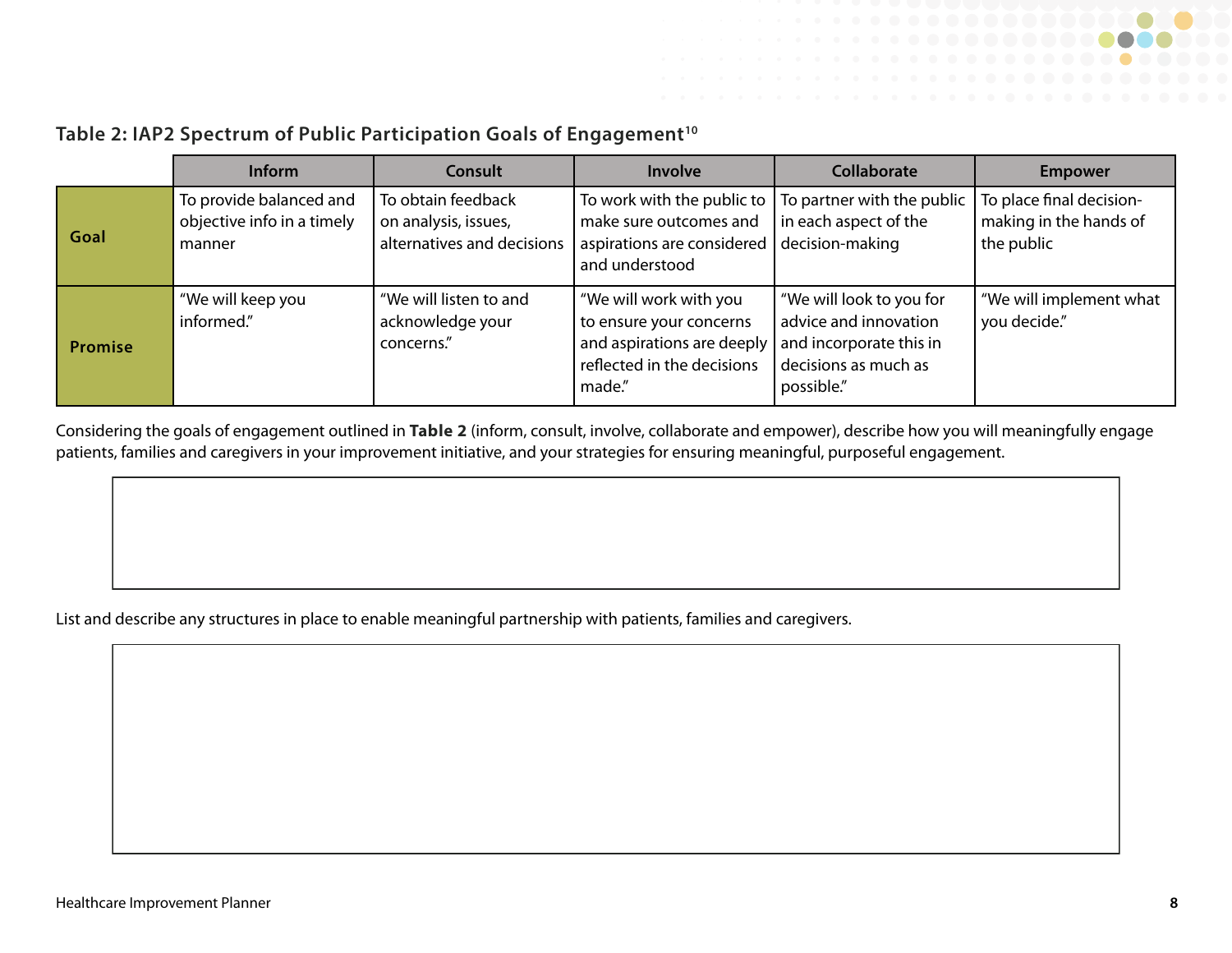

Use **Table 3** below to build an engagement plan to describe how you will regularly engage and seek and consider views of people with diverse skills, professional backgrounds, cultures and perspectives who may be affected by or who can influence the change. Include internal and external stakeholders.

#### **Table 3: Stakeholder Engagement Planning Template**

| <b>Stakeholder Group</b>                                                                                                      | Description of how each group will be engaged in a meaningful and purposeful way to guide and help<br>lead your improvement initiative. This can include a description of specific roles and accountabilities the<br>stakeholder group will have to plan, implement, evaluate and share information about the initiative. |
|-------------------------------------------------------------------------------------------------------------------------------|---------------------------------------------------------------------------------------------------------------------------------------------------------------------------------------------------------------------------------------------------------------------------------------------------------------------------|
| <b>Patients, Families and/or Caregivers</b>                                                                                   |                                                                                                                                                                                                                                                                                                                           |
| <b>Senior Leadership</b>                                                                                                      |                                                                                                                                                                                                                                                                                                                           |
| <b>Other Staff Representatives</b><br>(cover all departments/everyone<br>who can benefit from and/or<br>influence the change) |                                                                                                                                                                                                                                                                                                                           |

. . . . . . . . . . . . . .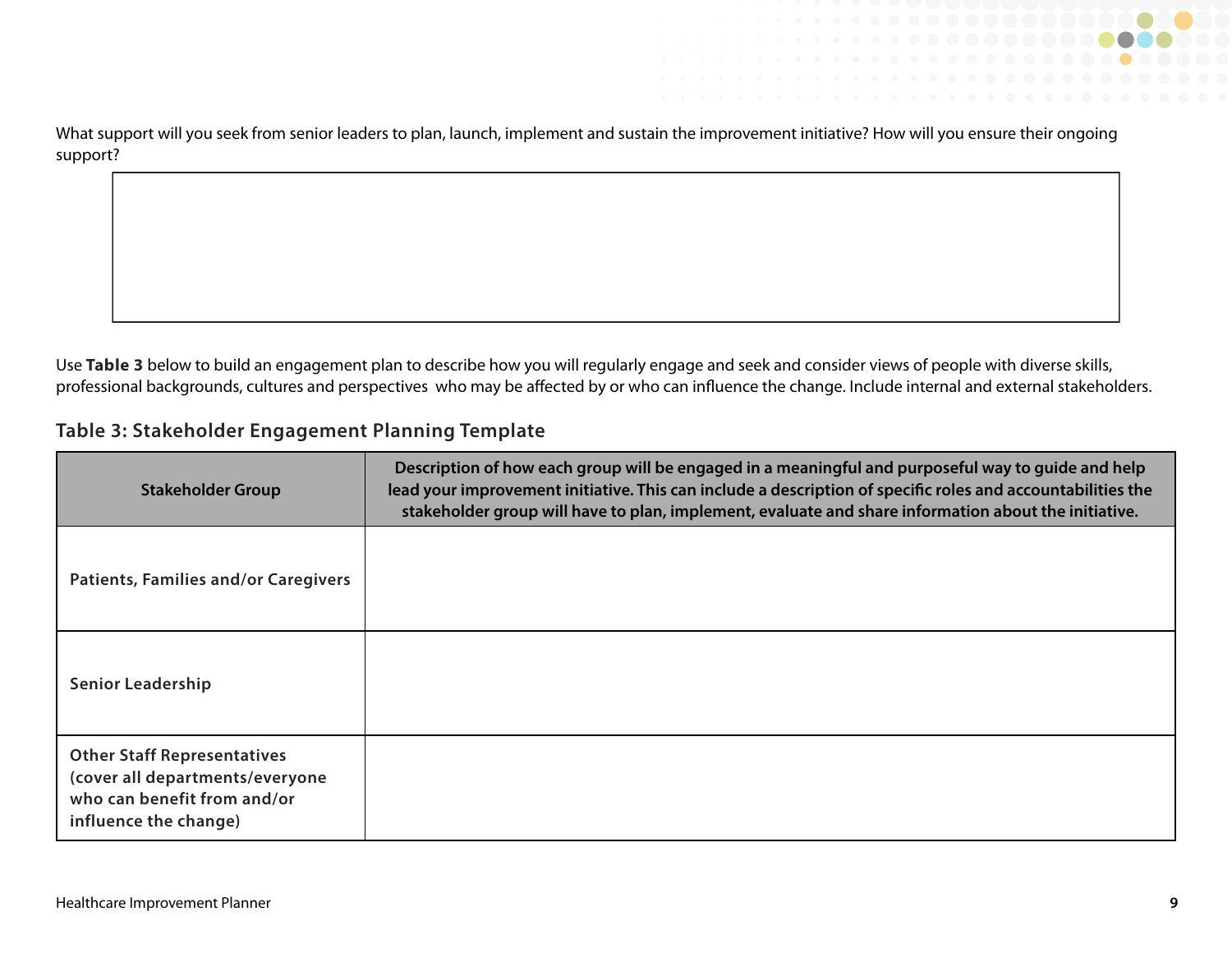| <b>Stakeholder Group</b>                                                                                                      | Description of how each group will be engaged in a meaningful and purposeful way to guide and help<br>lead your improvement initiative. This can include a description of specific roles and accountabilities the<br>stakeholder group will have to plan, implement, evaluate and share information about the initiative. |
|-------------------------------------------------------------------------------------------------------------------------------|---------------------------------------------------------------------------------------------------------------------------------------------------------------------------------------------------------------------------------------------------------------------------------------------------------------------------|
| <b>Other Staff Representatives</b><br>(cover all departments/everyone<br>who can benefit from and/or<br>influence the change) |                                                                                                                                                                                                                                                                                                                           |
| <b>External Partners</b>                                                                                                      |                                                                                                                                                                                                                                                                                                                           |
|                                                                                                                               |                                                                                                                                                                                                                                                                                                                           |
|                                                                                                                               |                                                                                                                                                                                                                                                                                                                           |
|                                                                                                                               |                                                                                                                                                                                                                                                                                                                           |
|                                                                                                                               |                                                                                                                                                                                                                                                                                                                           |

. . . . . . . . . . . . . **. . . .**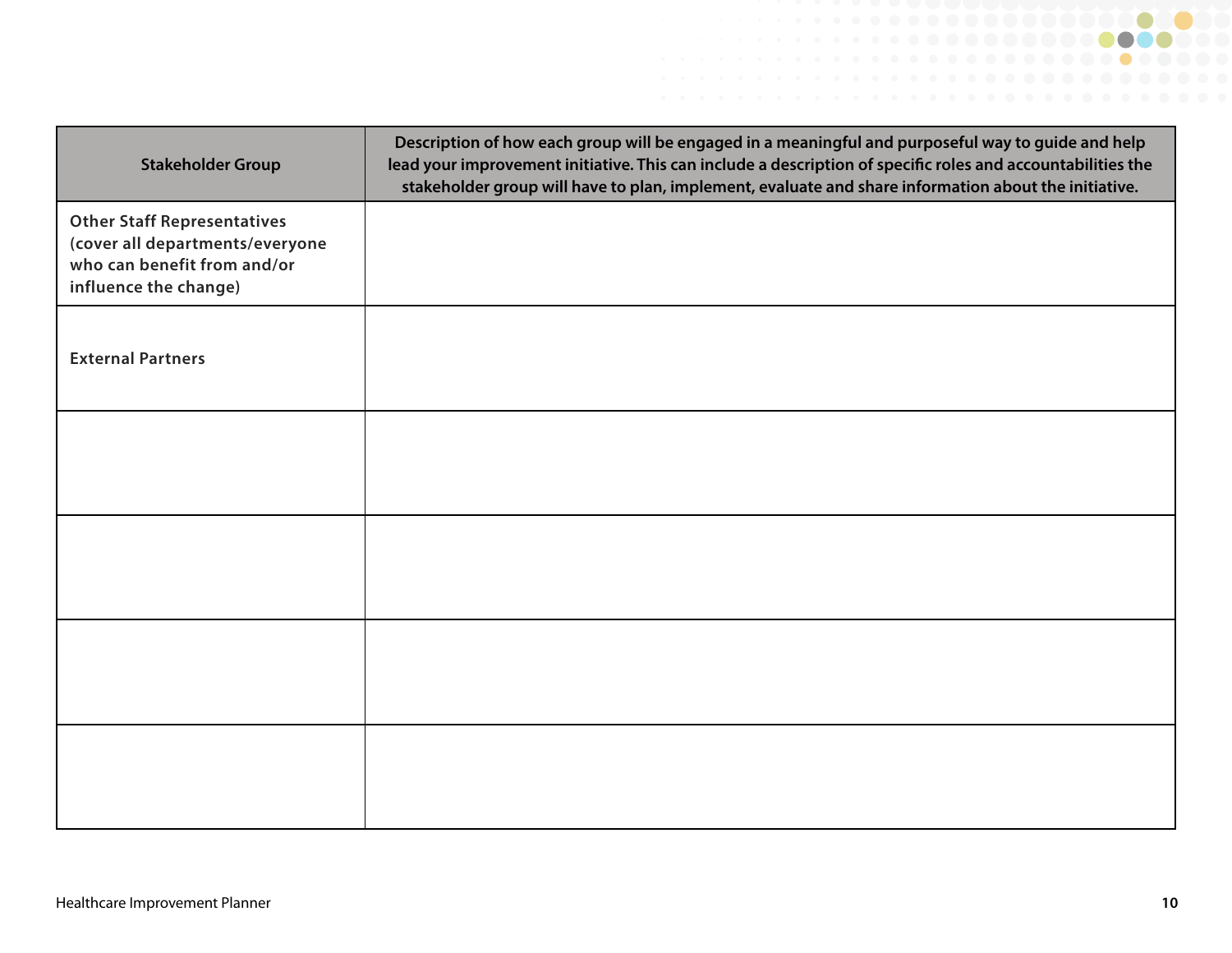

#### **Communication & Ongoing Support**

<span id="page-10-0"></span>How will you ensure continual learning and promote the sharing of strategies, challenges and solutions and other key learnings?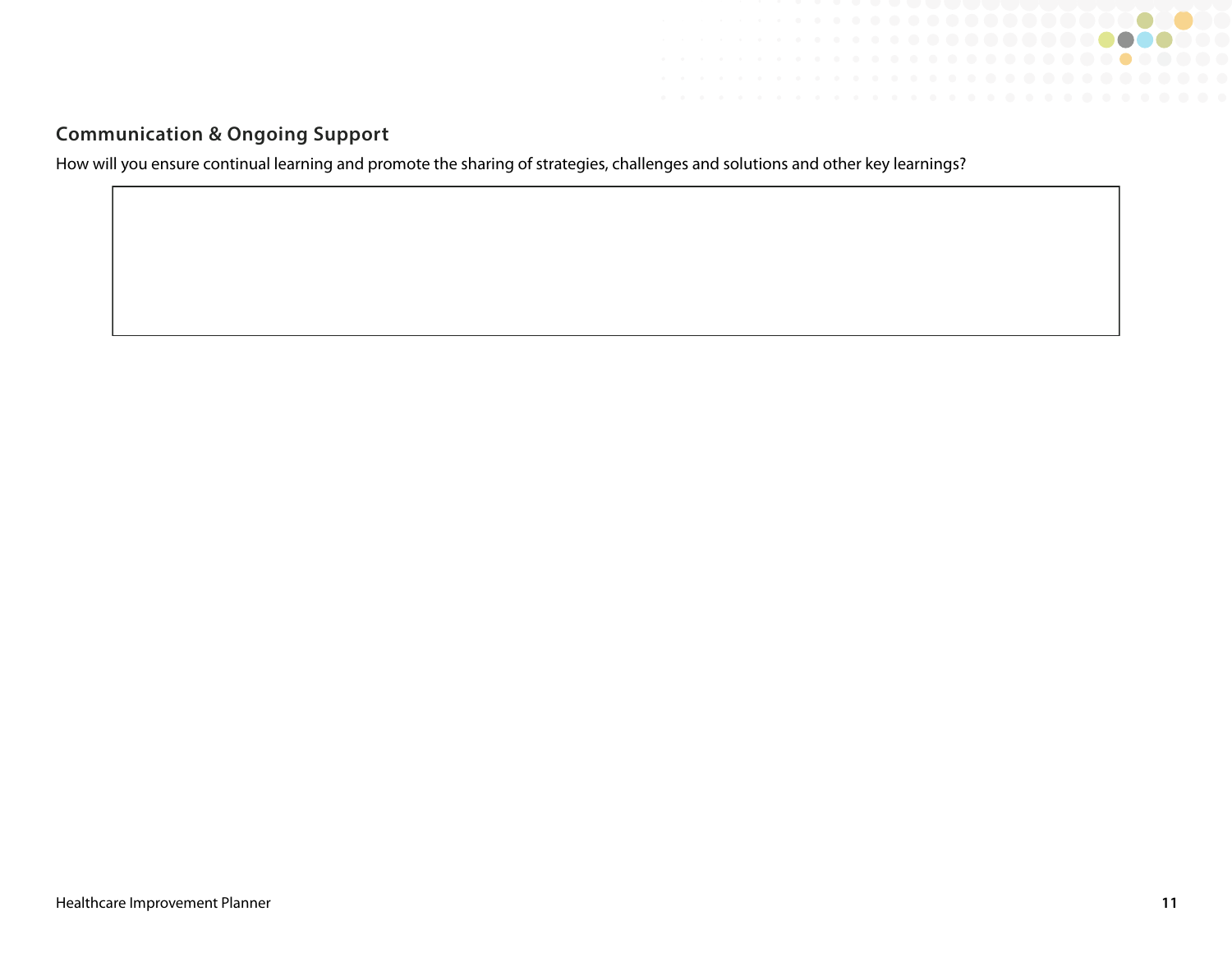### **MEASUREMENT**

#### **Tracking Performance – is the Change an Improvement?**

Measurement is an essential part of improvement. Measurement informs needed adjustments and provides evidence that supports the case for change, increases engagement and excitement among those involved.

Using **Table 4** below, identify a family of measures you will track to monitor your progress toward your aim(s). Determine your measures in partnership with people who will be impacted by the change, including patient, family and caregiver partners and staff. It will be important to include measures to assess the impact of the improvement initiative across diverse population groups, including populations who struggle to access care generally (e.g., live in rural or remote areas), potentially at-risk or vulnerable populations (e.g., complex medical needs); First Nations, Inuit and Metis communities; immigrants; refugees; LGBTQ2+; Black Canadians; or other minority groups. CFHI's Improvement Resources including the [Healthcare Improvement Planner](https://www.cfhi-fcass.ca/docs/default-source/itr/tools-and-resources/qi/healthcare-improvement-planner-e.pdf) and the [Measurement for](https://www.cfhi-fcass.ca/docs/default-source/itr/tools-and-resources/qi/measurement-for-quality-improvement-template-e.pdf)  [Improvement Resource and Planning Template](https://www.cfhi-fcass.ca/docs/default-source/itr/tools-and-resources/qi/measurement-for-quality-improvement-template-e.pdf) can be used to help create detailed improvement and measurement plans.

- 1. List the **outcome measure(s)** you ultimately want to improve.
- 2. List **process measure(s)** i.e., the activities you are doing to achieve your desired outcomes/aims. Process measures can include, for example, number of staff and patient, family and caregiver partners who receive education to support the initiative.
- 3. List the **balancing measure(s)** to monitor possible unintended consequences or problems.
- 4. For each of your measures, identify:
	- a. The **data collection method**, which includes identifying the data source, frequency of collection and who is responsible to collect, track and report the data over time.
	- b. **Baseline data** (if available), to identify the current information on the measures you will use to monitor progress toward your improvement aims; this will allow you to detect changes in the measures over time.
	- c. **Target/expected change** of the measures with a specified time period for your targets/expected changes.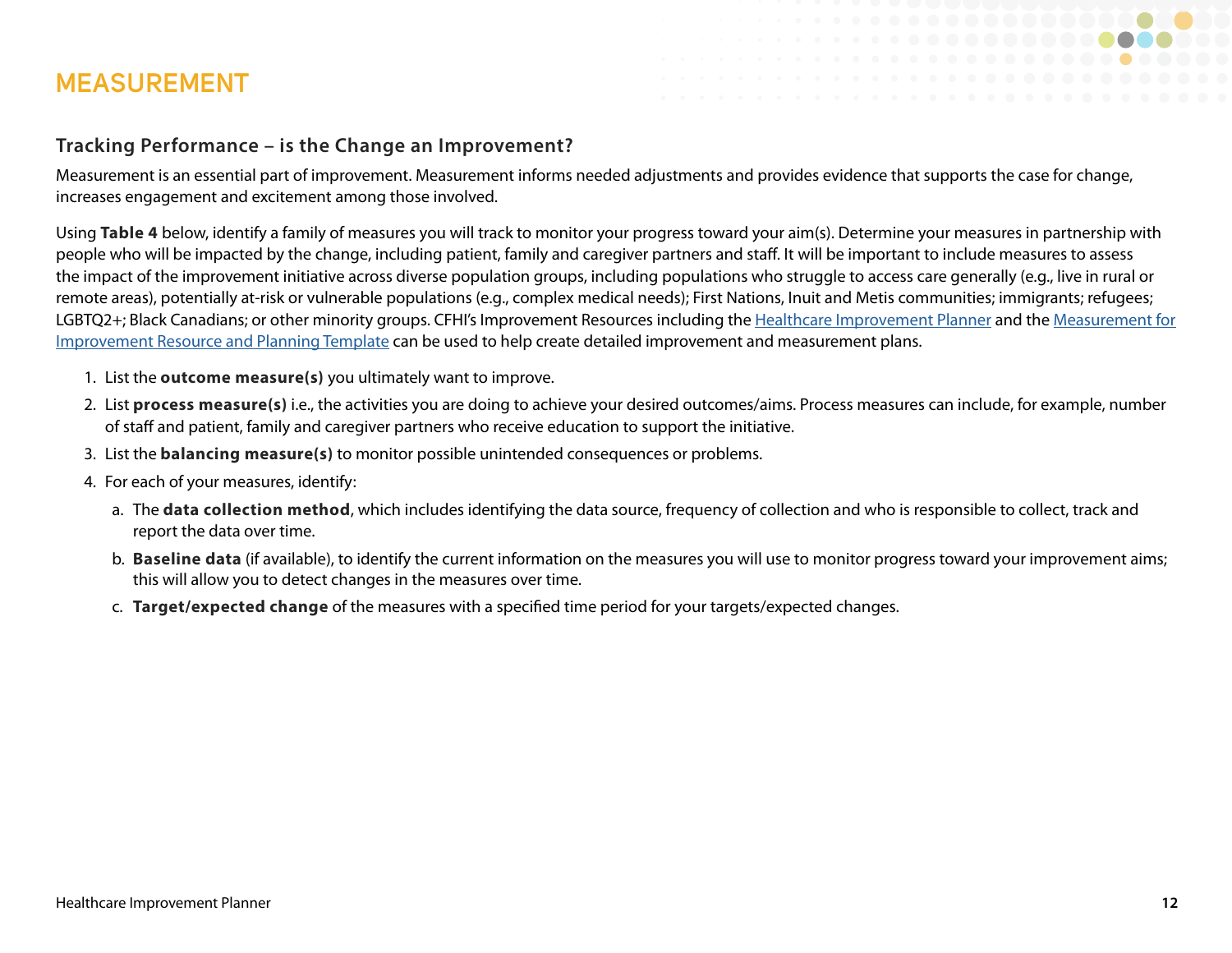#### **Table 4: Measurement Plan**

|                         | <b>Measure Name</b><br>& Operational Definition       | <b>Data Collection Method: Sources,</b><br><b>Frequency and Who is Responsible</b>                                  | <b>Baseline Data (if available)</b> | <b>Target/Expected Change</b><br>(specify time period) |  |  |  |  |  |  |
|-------------------------|-------------------------------------------------------|---------------------------------------------------------------------------------------------------------------------|-------------------------------------|--------------------------------------------------------|--|--|--|--|--|--|
|                         | <b>Outcome Measures: Main outcomes to improve.</b>    |                                                                                                                     |                                     |                                                        |  |  |  |  |  |  |
| $\mathbf{1}$            |                                                       |                                                                                                                     |                                     |                                                        |  |  |  |  |  |  |
| $\overline{2}$          |                                                       |                                                                                                                     |                                     |                                                        |  |  |  |  |  |  |
| $\mathbf{3}$            |                                                       |                                                                                                                     |                                     |                                                        |  |  |  |  |  |  |
|                         | (For example, number of staff who received education) | Process Measures: The activities you are doing to achieve your desired outcomes/aims.                               |                                     |                                                        |  |  |  |  |  |  |
| $\mathbf{1}$            |                                                       |                                                                                                                     |                                     |                                                        |  |  |  |  |  |  |
| $\overline{\mathbf{2}}$ |                                                       |                                                                                                                     |                                     |                                                        |  |  |  |  |  |  |
| $\mathbf{3}$            |                                                       |                                                                                                                     |                                     |                                                        |  |  |  |  |  |  |
|                         |                                                       | Balancing Measures: These are to assess for unintended consequences; they should not change or should stay the same |                                     |                                                        |  |  |  |  |  |  |
| 1                       |                                                       |                                                                                                                     |                                     |                                                        |  |  |  |  |  |  |
| $\overline{\mathbf{2}}$ |                                                       |                                                                                                                     |                                     |                                                        |  |  |  |  |  |  |
| 3                       |                                                       |                                                                                                                     |                                     |                                                        |  |  |  |  |  |  |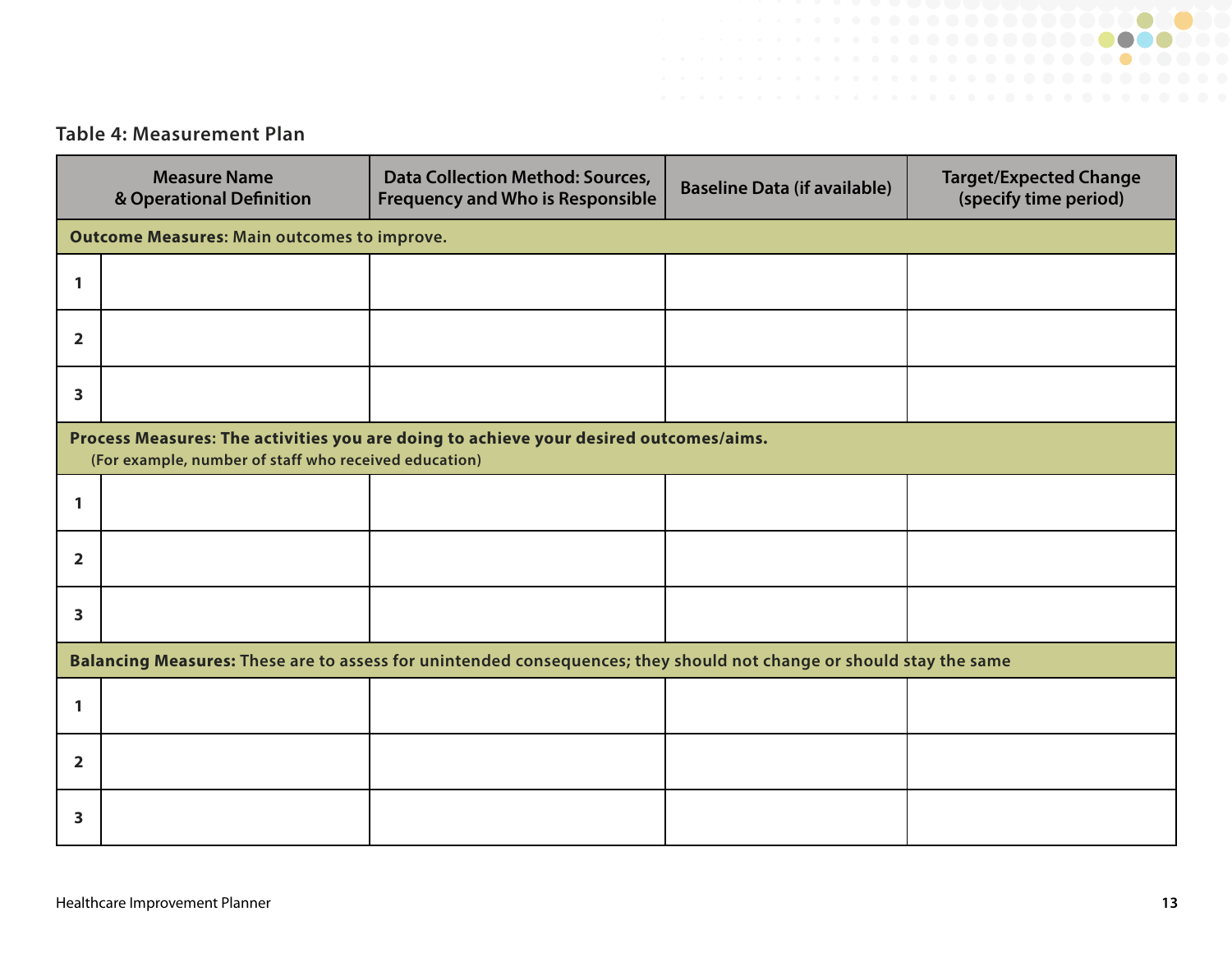### **CHALLENGES AND OPPORTUNITIES**

#### **Challenges**

What are potential challenges related to implementation of the initiative (i.e. new or improved practice)? How will you overcome these challenges?

#### **Opportunities**

What are potential opportunities related to implementation of the initiative? How will you take advantage of these opportunities?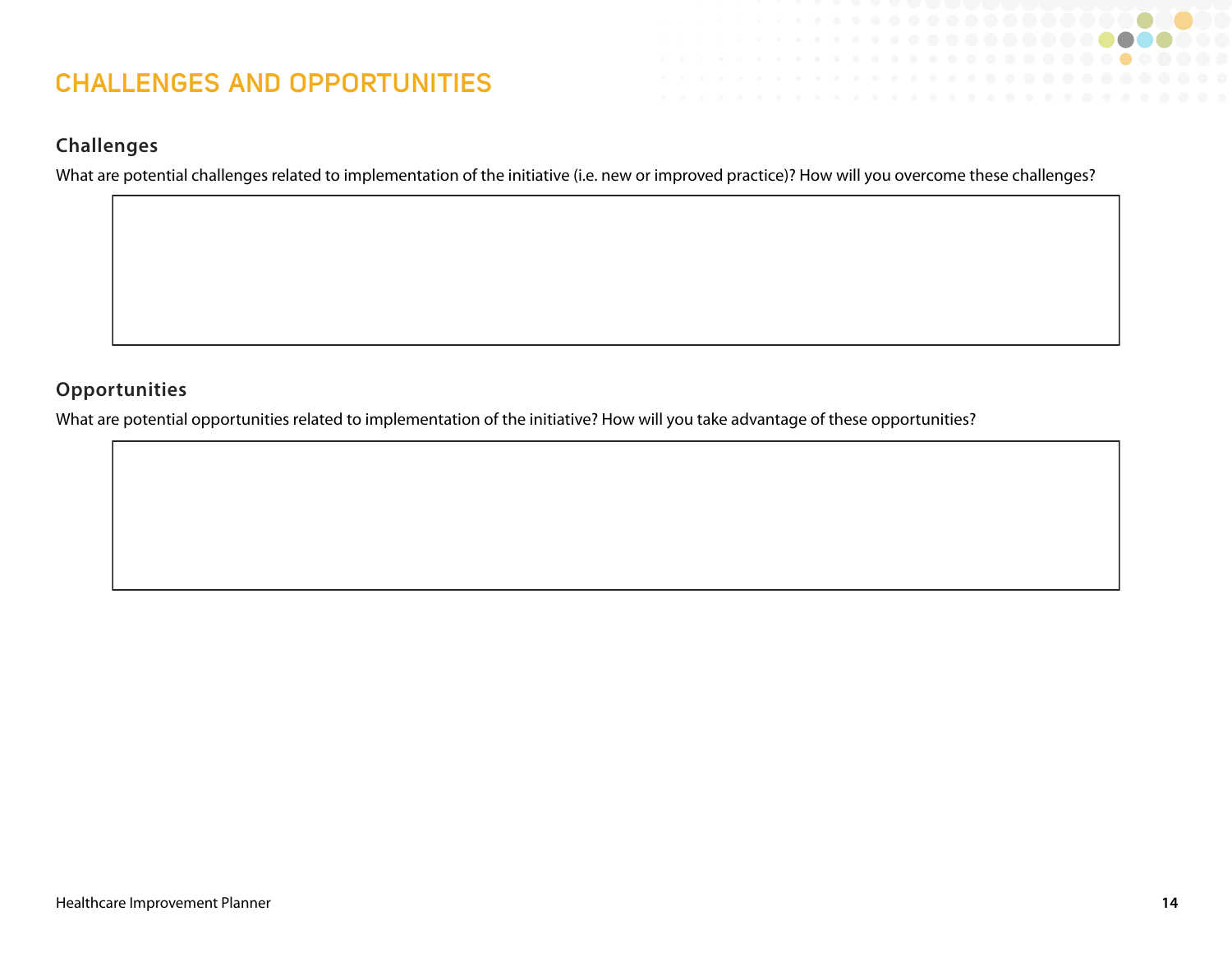### <span id="page-14-0"></span>**SUSTAINABILITY AND LONG-TERM SUCCESS**

#### **Planning for long-term success**

Sustainability has been achieved when:<sup>11</sup>

- New ways of working and improved outcomes have become the norm;
- Work culture has shifted so the change is part of daily practice, rather than the initiative continuing to be a new, "add-on";
- Gains from the improvement initiative are maintained without reverting to previous ways of doing things and with the initiative continuing to evolve;
- Many people continue to benefit from the improvement.

Planning for sustainability is important during all phases of an improvement journey – including in the planning and early implementation phases. Defining long-term success and sustainability goal(s) at the beginning of an improvement initiative will allow you to assess progress and adapt as your initiative progresses.

With your team, review **Table 5** below to identify what you will aim to sustain in your improvement initiative (check all that apply). CFHI's Improvement Resource, the [Healthcare Improvement Planner](https://www.cfhi-fcass.ca/docs/default-source/itr/tools-and-resources/qi/healthcare-improvement-planner-e.pdf) and the [Long-Term Success Tool and Action Planner](https://can01.safelinks.protection.outlook.com/?url=https%3A%2F%2Fwww.cfhi-fcass.ca%2Fdocs%2Fdefault-source%2Fitr%2Ftools-and-resources%2Fqi%2Flong-term-success-sustainability-tool-action-planner-e.pdf&data=04%7C01%7CPam.Medjesi%40cfhi-fcass.ca%7C169960a69862424681f708d8986f92b5%7C0c4168b8c947487693d279d4726aad80%7C0%7C0%7C637426952263209734%7CUnknown%7CTWFpbGZsb3d8eyJWIjoiMC4wLjAwMDAiLCJQIjoiV2luMzIiLCJBTiI6Ik1haWwiLCJXVCI6Mn0%3D%7C1000&sdata=XPXazend3Tgd6SVHfFA1rLNiPmSVL2KEA4k4t2i47Xc%3D&reserved=0) provides detailed information and reflection questions related to the goals listed in Table 5 and can be used to create detailed sustainability plans, after you have achieved evidence of successful improvement. In addition, CFHI's [Long Term Success and Sustainability of Healthcare Improvement Guide](https://can01.safelinks.protection.outlook.com/?url=https%3A%2F%2Fwww.cfhi-fcass.ca%2Fdocs%2Fdefault-source%2Fitr%2Ftools-and-resources%2Fqi%2Flong-term-success-sustainability-tool-action-planner-e.pdf&data=04%7C01%7CPam.Medjesi%40cfhi-fcass.ca%7C169960a69862424681f708d8986f92b5%7C0c4168b8c947487693d279d4726aad80%7C0%7C0%7C637426952263209734%7CUnknown%7CTWFpbGZsb3d8eyJWIjoiMC4wLjAwMDAiLCJQIjoiV2luMzIiLCJBTiI6Ik1haWwiLCJXVCI6Mn0%3D%7C1000&sdata=XPXazend3Tgd6SVHfFA1rLNiPmSVL2KEA4k4t2i47Xc%3D&reserved=0) for example tips for promoting long-term success and sustainability that can help inform your discussion and planning efforts here.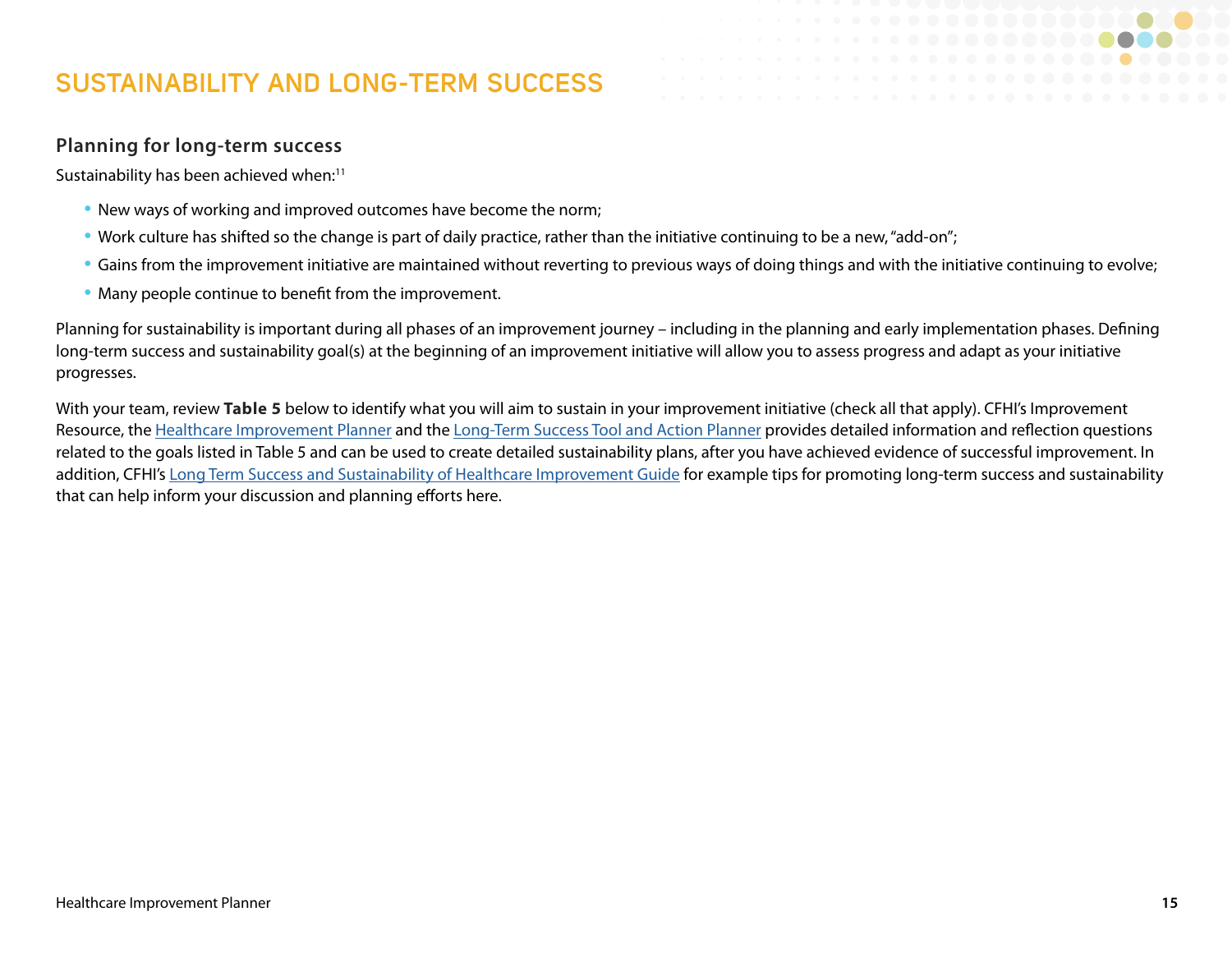## **Table 5: Example Sustainability Goals for a Healthcare Improvement Initiative Checklist**

| able J. LXample Justaniabhity Goals for a ficalthcale improvement initiative Checkiist                                                                                                                      |                                                                                                                                                                |  |  |  |  |
|-------------------------------------------------------------------------------------------------------------------------------------------------------------------------------------------------------------|----------------------------------------------------------------------------------------------------------------------------------------------------------------|--|--|--|--|
| <b>Example Sustainability Goals for a Healthcare Improvement Initiative</b>                                                                                                                                 |                                                                                                                                                                |  |  |  |  |
| $\Box$ Maintain and strengthen partnerships and/or develop new<br>partnerships.                                                                                                                             | $\Box$ Improve working relationships with partner organizations, patients,<br>families and caregiver partners and other stakeholders.                          |  |  |  |  |
| $\Box$ Ensure initiative activities continue as common practice and reach<br>more people.                                                                                                                   | $\Box$ Maintain continued benefits for patients, families and others with<br>lived experience.                                                                 |  |  |  |  |
| $\Box$ Engage staff and people with personal experience as key advisors<br>for the improvement initiative (e.g. help to identify key issues and<br>important improvement outcomes from their perspectives). | $\Box$ Share ongoing experiences for continuous improvement and<br>adaptation of sustainability plans (e.g. updates at staff meetings<br>and visual displays). |  |  |  |  |
| $\Box$ Improve efficiency (e.g. makes jobs easier; fully embed the new<br>practice into everyday practice so it's no longer perceived as a "new"<br>initiative).                                            | $\Box$ Spread and embed the improvement in new contexts through<br>continued adaptation.                                                                       |  |  |  |  |
| $\Box$ Continue or increase the awareness of the problem<br>or issue.                                                                                                                                       | $\Box$ Gain further funds to continue the initiative and maintain<br>improvements.                                                                             |  |  |  |  |
| $\Box$ Spread the initiative to reach and benefit more people.                                                                                                                                              | $\Box$ Maintain and strengthen new practices, procedures and/or policies.                                                                                      |  |  |  |  |
| $\Box$ Expand skills.                                                                                                                                                                                       | $\Box$ Engage leadership.                                                                                                                                      |  |  |  |  |

- Other (specify): state of the contract of the contract of the Contract of the Contract of the Contract of the Other (specify):
- 
- Other (specify): Other (specify):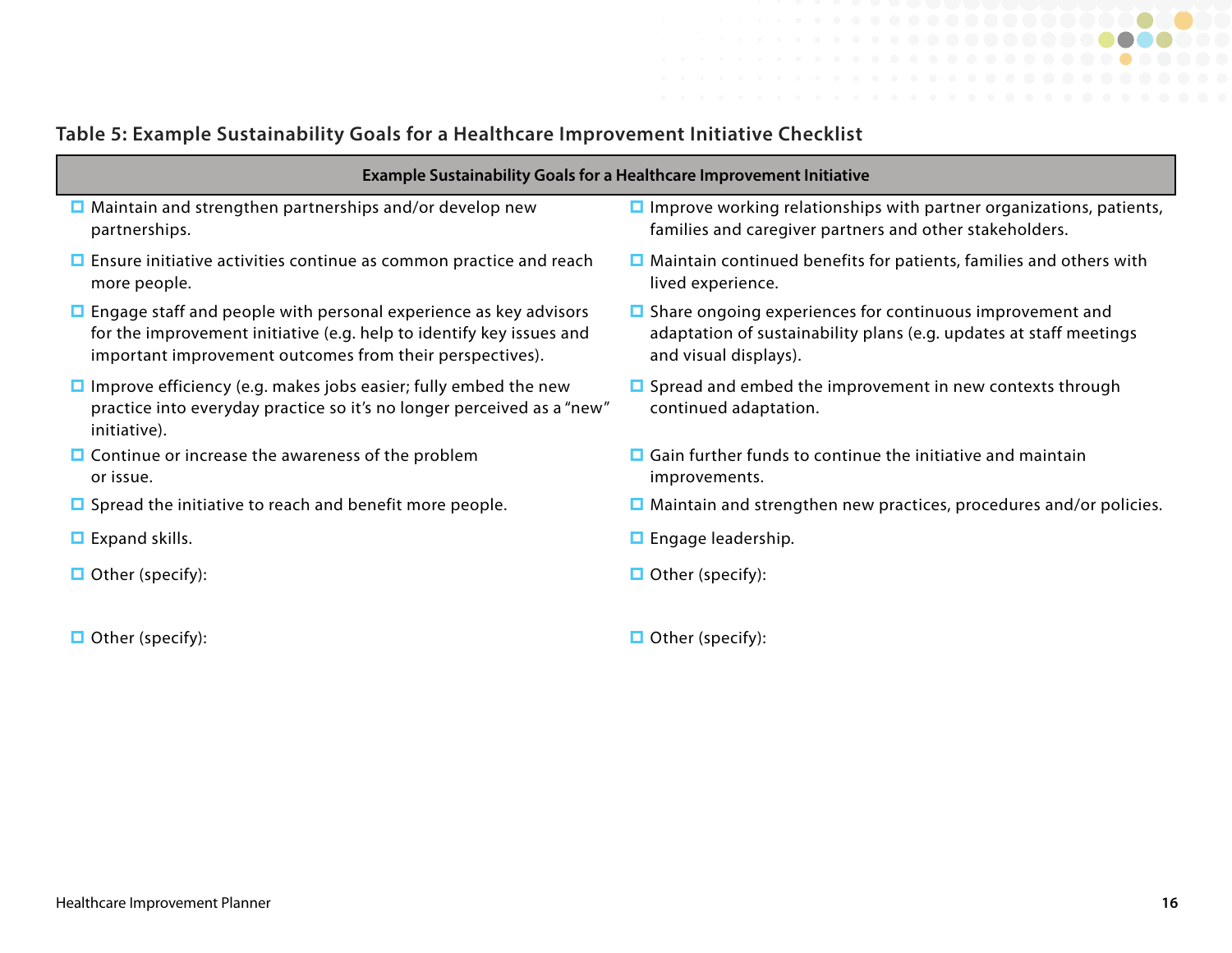

What processes will you put in place to ensure you adapt the improvement over time?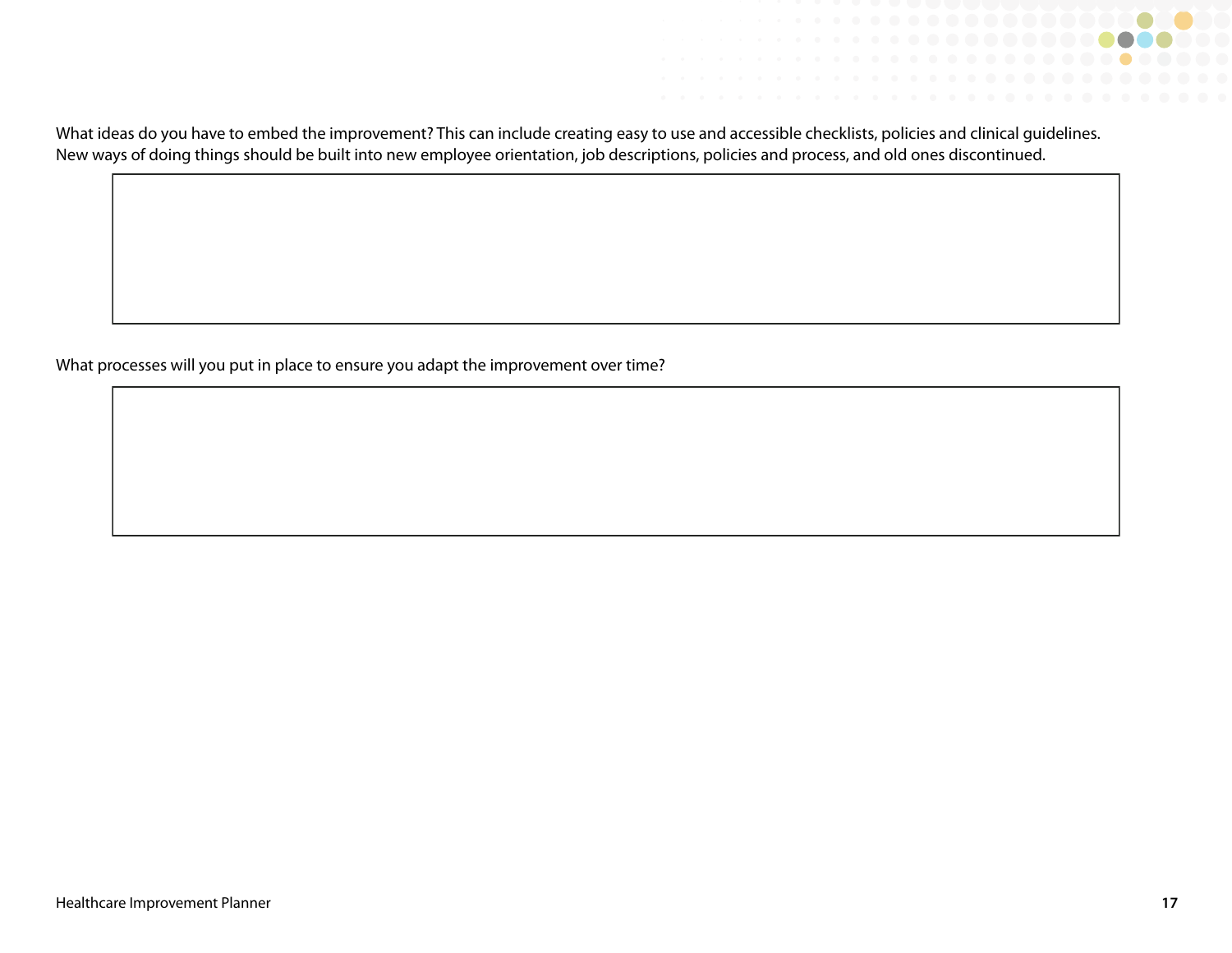<span id="page-17-0"></span>

#### **Expanding the Reach of an Improvement Initiative to Benefit More People**

After an improvement initiative has been implemented and has demonstrated sustained improvement, it may be ready to spread to additional site(s). As defined by CFHI, spread expands the reach of a practice, policy or program to benefit more people, with the aim to achieve the same or better results. Successful spread will entail adaptation as much as adoption from one context or setting to another, and usually involves changes in organizational delivery, policies and resources – all of which require careful planning.12 Helpful resources to aid in understanding and planning for spread include Health Quality Ontario's [Spread Primer](http://www.hqontario.ca/Portals/0/Documents/qi/qi-spread-primer-en.pdf) & [Spread Planner,](http://www.hqontario.ca/Portals/0/Documents/qi/qi-sustainability-planner-instruction-sheet-and-tool-en.pdf) and CFHI's [Readiness to Spread Assessment](https://www.cfhi-fcass.ca/about/news-and-stories/news-detail/2013/09/02/readiness-to-spread-assessment#:~:text=The%20Readiness%20to%20Spread%20Assessment,for%20successful%20spread%20across%20organizations.) & [Readiness to Receive Assessment](https://www.cfhi-fcass.ca/about/news-and-stories/news-detail/2020/05/19/readiness-to-receive-assessment#:~:text=The%20Readiness%20to%20Receive%20Assessment,from%20another%20site%20or%20location.), and resources that can be found on websites for the [Institute for Healthcare Improvement](http://www.ihi.org) and the [East London NHS Foundation Trust Quality Improvement Programme Website](https://improvement.nhs.uk/resources/quality-improvement-programme-resources/).

While you will develop a fulsome plan for spread following successful and sustained implementation in the initial site(s) and after identification of sites that are ready to receive the new or improved practice, below are some key questions for you to consider at the beginning of a healthcare improvement initiative that will help plan for spread now.

Are you planning to spread the initiative to any new locations beyond the original implementation site? As part of a more fulsome spread plan, it will be important to consider the organizational culture and readiness of the new site(s) to receive the new or improved practice; CFHI's Readiness to Receive [Assessment](https://www.cfhi-fcass.ca/about/news-and-stories/news-detail/2020/05/19/readiness-to-receive-assessment#:~:text=The%20Readiness%20to%20Receive%20Assessment,from%20another%20site%20or%20location.) can help.

**Convene a spread team** and empower them with the time, resources and accountability to help spread the improvement initiative. The team should include people with diverse skills, professional backgrounds, cultures and perspectives to promote shared understanding of the opportunity for spread. The team should include staff, family, and patient partners; senior leaders; a team lead and evaluation lead; and staff from all departments and external stakeholders who will be impacted by and/or who can influence the change. Refer to the [Creation of a Team](#page-4-0) section above for more information about the roles the team members can take.

Complete **Table 6** to list the candidates for your spread team, their roles and how they will have the time, resources and accountability to fulfill their roles.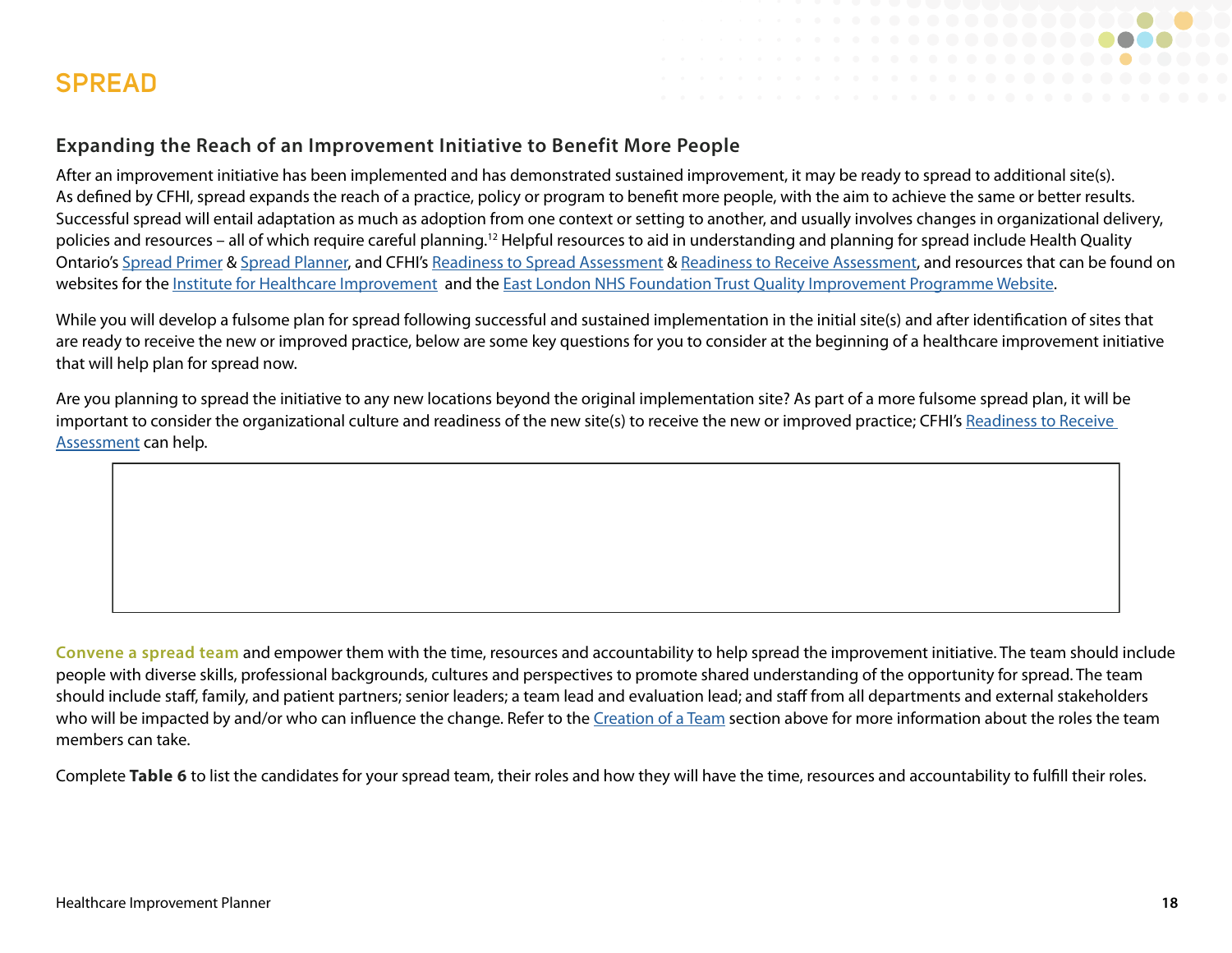

### **Table 6: Spread Team Members and Roles to Support Spread**

| <b>Team member</b> | Role & description of how the person will have the time and resources to fulfill their role |
|--------------------|---------------------------------------------------------------------------------------------|
|                    |                                                                                             |
|                    |                                                                                             |
|                    |                                                                                             |
|                    |                                                                                             |
|                    |                                                                                             |
|                    |                                                                                             |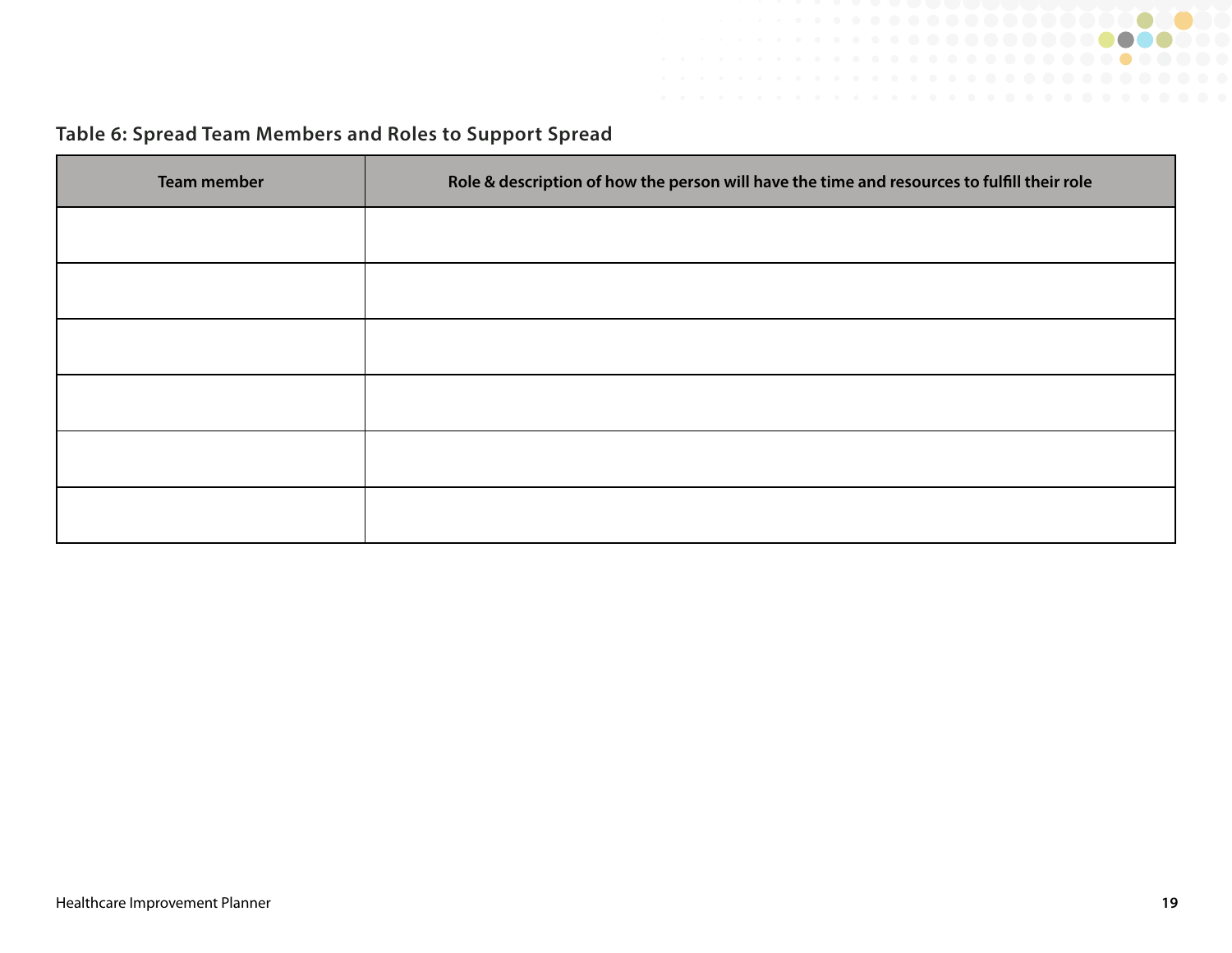### <span id="page-19-0"></span>**ACTION PLAN**

#### **Implementation – Who Does What, by When**

With reference to the information you have included in this Planner, create an overall action plan to document plans and actions to implement the improvement initiative. **Table 7** below provides an example of an action plan template you can use.

| Aims | <b>Action</b> | Who is responsible? | Due date |
|------|---------------|---------------------|----------|
|      |               |                     |          |
|      |               |                     |          |
|      |               |                     |          |
|      |               |                     |          |
|      |               |                     |          |
|      |               |                     |          |
|      |               |                     |          |
|      |               |                     |          |
|      |               |                     |          |
|      |               |                     |          |

. . . . . . . . **. . . . . . . .** 0

. . . . . . . . . . . **. . . . .** . .